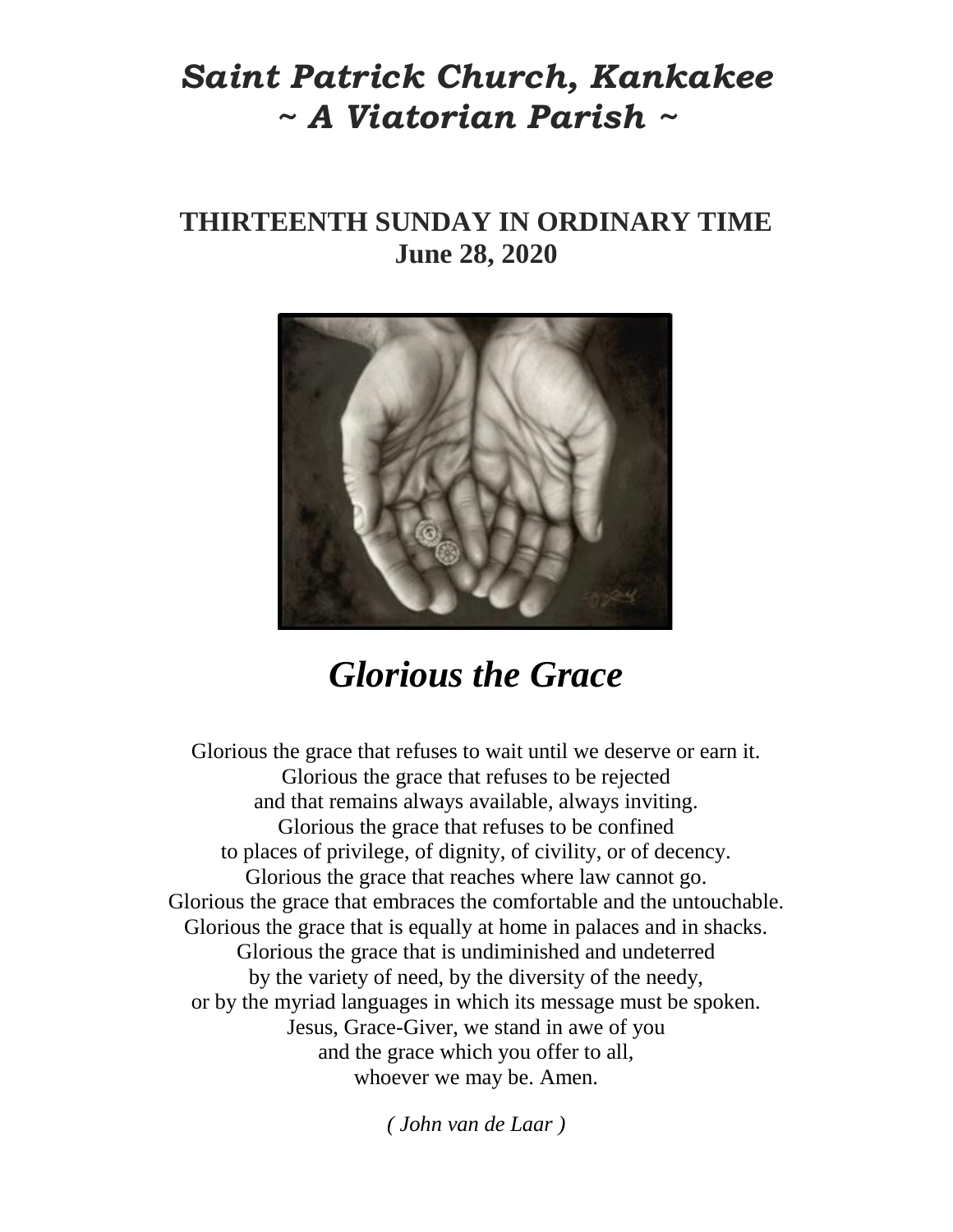We can read Saint Paul's words as an excellent expression of our relationship with God: the Father, the Son, and the Holy Spirit. These words are good and proper ways of thinking and speaking of how God approaches and relates to us. These words of Saint Paul today, from his Letter to the Romans, focus on the reality of *who* we are and *what we are called to be* because of our union with Christ through Baptism.

Saint Paul reminds us of both a *fact* and a *course of action for our lives* that flows from that fact. We are baptized into Christ (the *fact*) so that we can pour out our lives for others as he did *(our calling, our course of action)*. We become one-with-Christ so that we (personally and with our beloved sisters and brothers in Christ) will receive and accept the challenge *to be like Christ* in our world.

Saint Paul's words are without doubt both inspirational and aspirational: we are to become the core members of Christ by Baptism. That sacrament initiates our intimate relationship with Christ, with God the Father, and with the Holy Spirit. We become "something absolutely new," Saint Paul says.

How does that happen? Baptism incorporates us into Christ himself: his life, death, and resurrection. Yes, we are one with Christ in the foundational relationship with God through Baptism, but even *more is implied.* The community of faith into which we are called is referred to as "the Body of Christ," a powerful *fact* as well as a *profound challenge* to each and every one of us! Once again, there is more in these words than initially meets the eye. The relationship with our God does not set us above others. Rather, it is meant to unite us with others. We imitate Christ by simply being who we are (members of the Body of Christ) and humbly offering ourselves in service to God and to others.

*Lord, gracious God, thank you for the privilege of inviting us into your realm through Baptism. Help is to be the Body of Christ as you invite us. Speak your words of encouragement and challenge as we negotiate our life of faith, hope, and love. Especially in these days of the Coronavirus Pandemic, keep us safe so that we can continue to receive your gifts of love and to offer the care and the challenge that Christ works in and through us.*

*( Father Thomas Shanahan, S.J. )*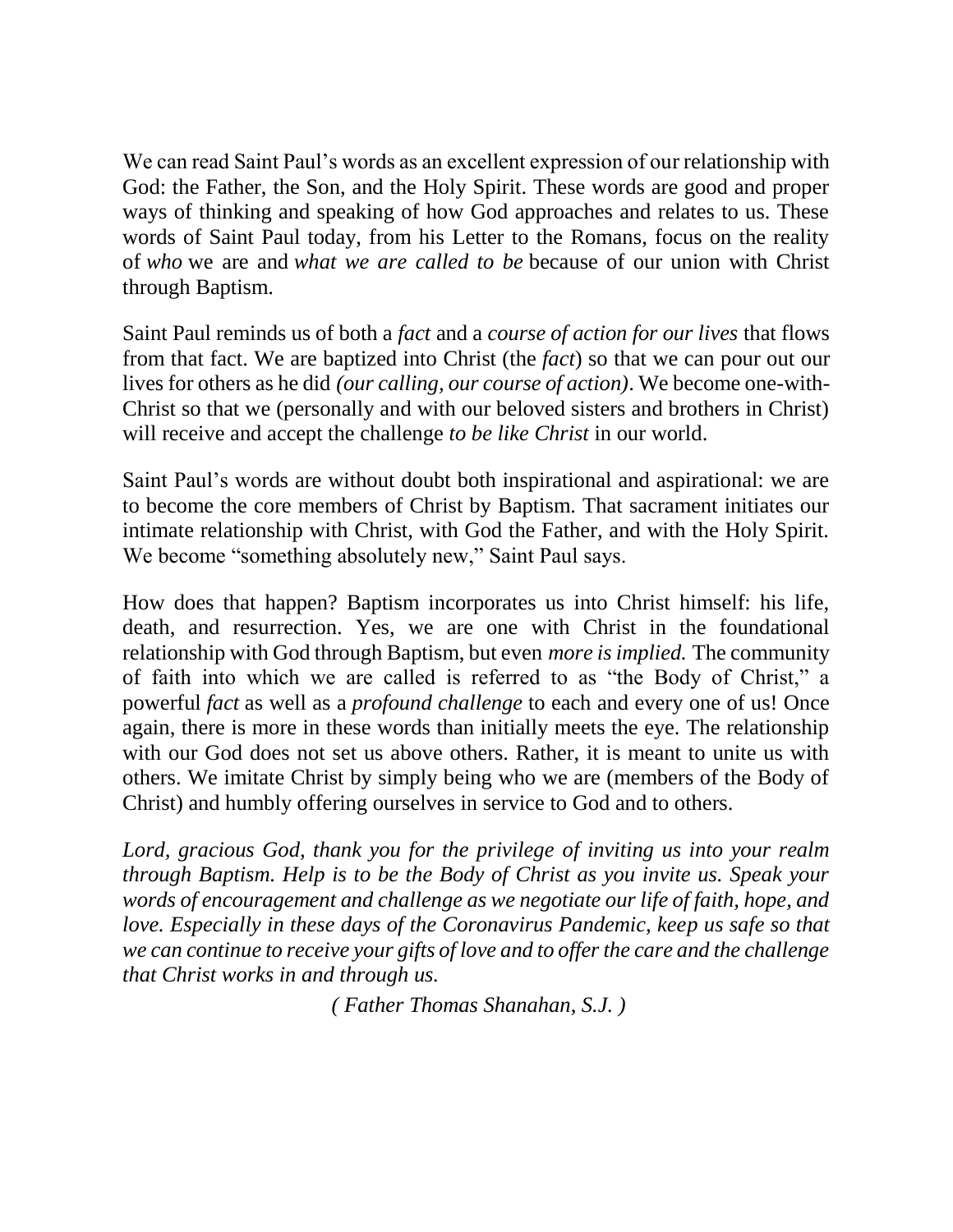### **MASS INTENTIONS**

Tuesday, June 30, 7:15 A.M. Robert Roy

Thursday, July 2, 7:15 A.M. Special intentions of Mark and Paula Hodak

Saturday, July 4, 4:00 P.M. *14th Sunday in Ordinary Time* Patrick and Timmy Simmons Tom Billadeau

Sunday, July 5, 7:00 A.M. *14th Sunday in Ordinary Time* Dick Courtney

Sunday, July 5, 10:00 A.M. *14th Sunday in Ordinary Time* Joanne Dressler Frank Trost

#### **PARISH RE-OPENING NEWS**

By the time that you are reading this weekend's issue of the Parish Bulletin, it is hoped that every parish family will have received a "Welcome Back to Saint Patrick Church" letter announcing that weekday Masses (to be celebrated at 7:15 A.M. on Tuesday and Thursday) will resume on June 30th and that weekend Masses (at their traditional times) will resume on Saturday, July the 4th, and Sunday, July the 5th. What better way could there be to celebrate the Independence Day Weekend?

In that three-page letter, details are given about Masses to be celebrated. Those wishing to attend Mass on Tuesday and Thursday morning do not need reservations. Those planning to attend Saturday evening and Sunday morning Masses will need reservations. Simply stated, Mass Reservations can be made, beginning after 9:00 A.M. on Monday morning, by accessing our online Mass Reservations site at [St. Patrick Catholic Church -](https://bit.ly/StPatrickChurch) Kankakee Registration [Form](https://bit.ly/StPatrickChurch) (https://bit.ly/StPatrickChurch) or our telephone site at 815-932-6716, Ext. 999.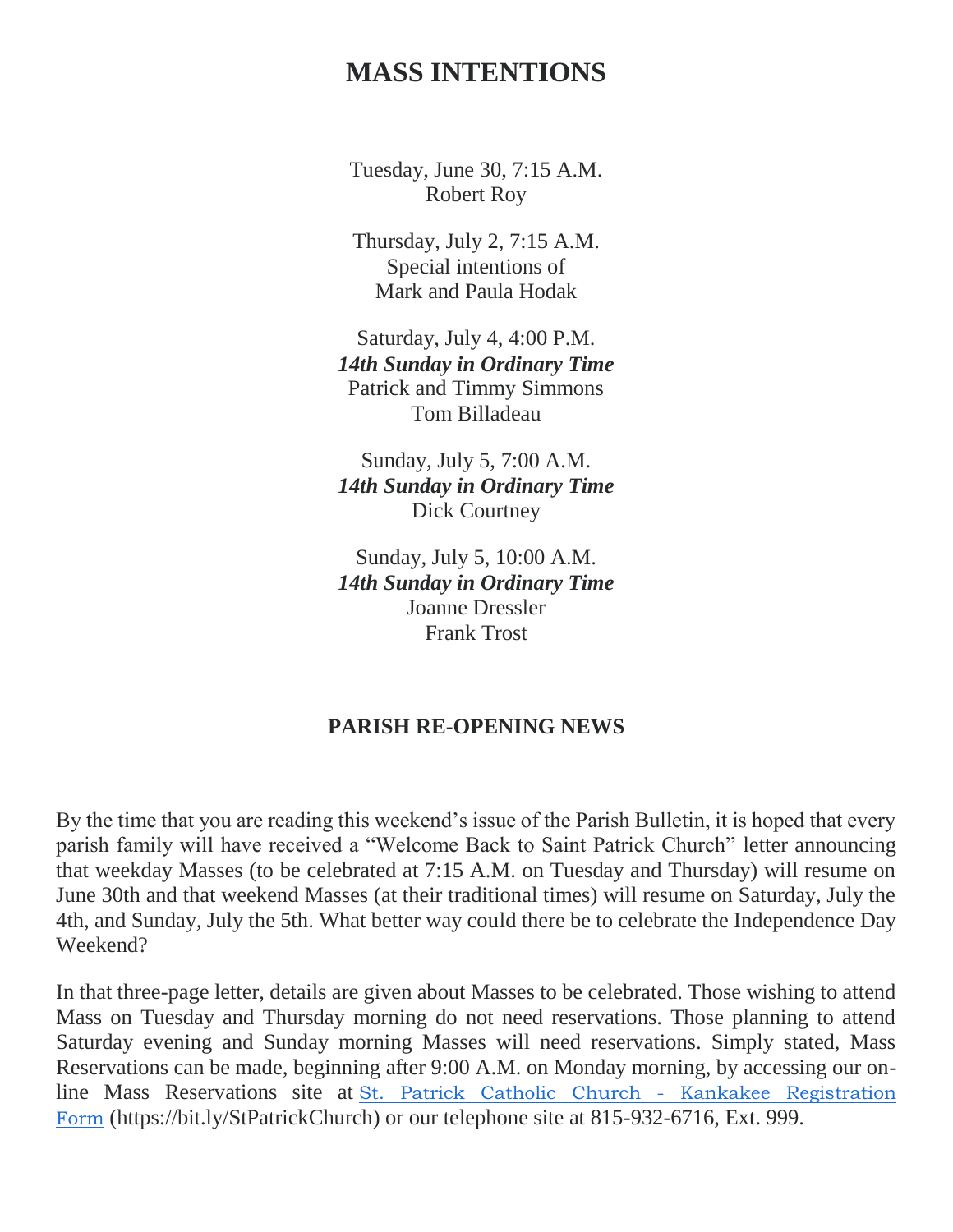

#### St. Patrick Catholic Church - Kankakee **Registration Form**

Sign up for upcoming events at St. Patrick Catholic Church - Kankakee.

<https://reopen.church/r/lmc0WRAf>

If your family did not receive a "Welcome Back" letter from us via the United States Postal Service, it could be because we do not have your correct mailing address in our files. If that is the case, please be sure to call the Parish Office during the coming week so that we can make the appropriate changes.

# **Father John**